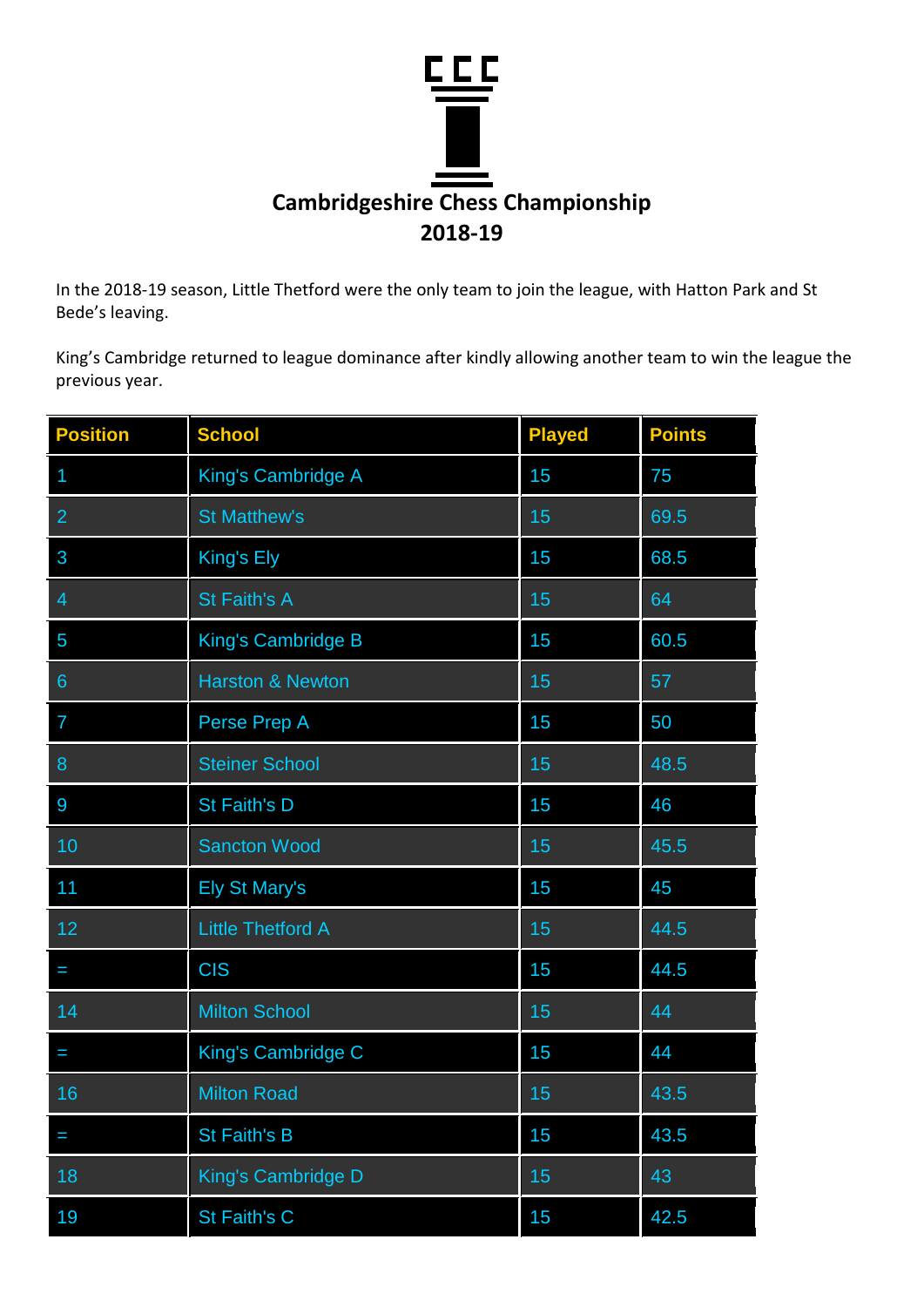| <b>Position</b> | <b>School</b>                    | <b>Played</b> | <b>Points</b>  |
|-----------------|----------------------------------|---------------|----------------|
| =               | <b>Girls' Chess Initiative A</b> | 15            | 42.5           |
| 21              | <b>St Paul's</b>                 | 15            | 42             |
| 22              | <b>Haslingfield</b>              | 15            | 41             |
| 23              | <b>Little Thetford B</b>         | 15            | 39             |
| =               | <b>Stephen Perse</b>             | 15            | 39             |
| 25              | Perse Prep B                     | 15            | 37.5           |
| 26              | <b>Cherry Hinton A</b>           | 15            | 36.5           |
| 27              | Kimbolton                        | 15            | 26.5           |
| 28              | <b>Girls' Chess Initiative B</b> | 15            | 24.5           |
| 29              | <b>Cherry Hinton B</b>           | 15            | 19.5           |
| 30              | Melbourn                         | 15            | $\overline{2}$ |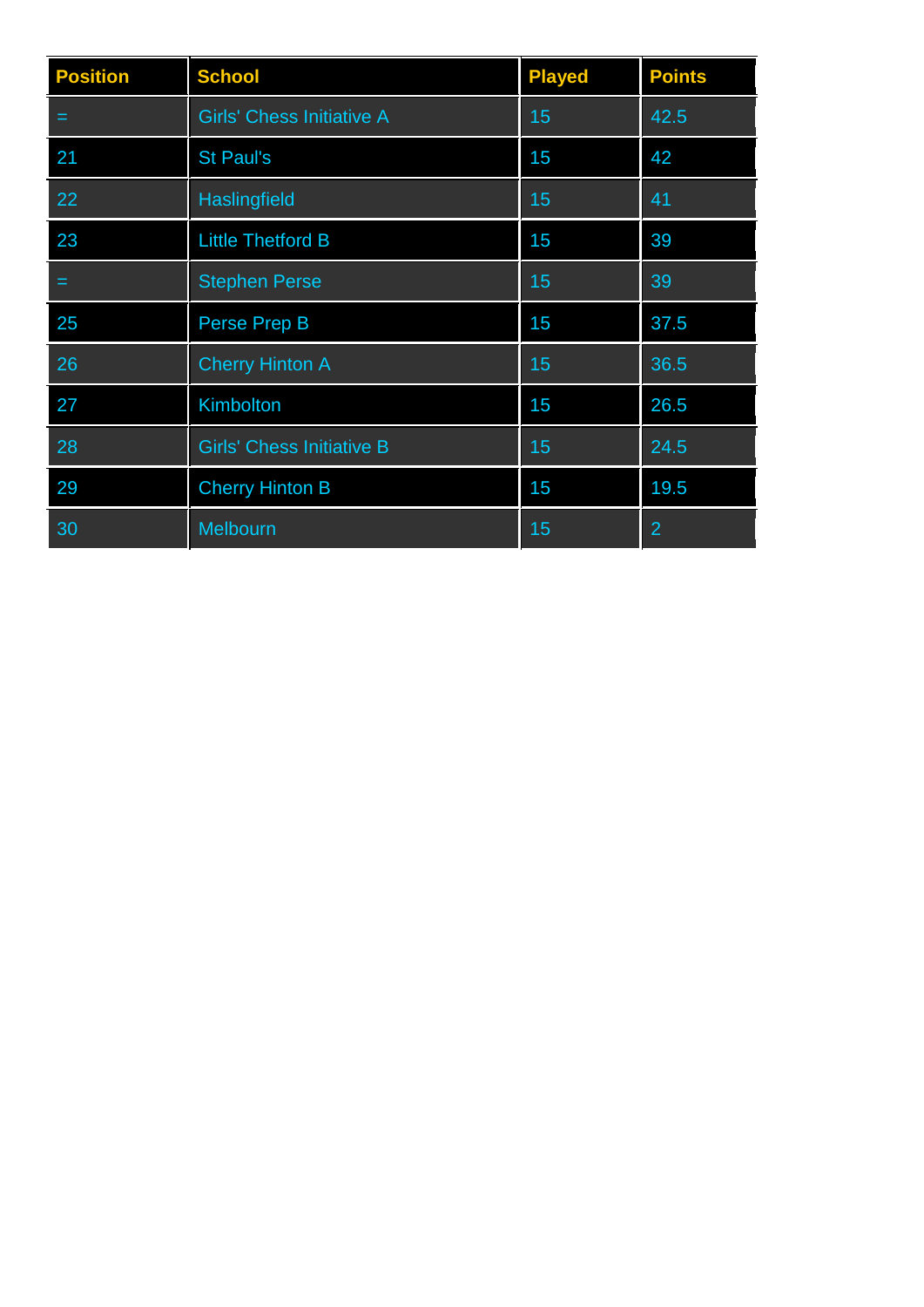| <b>Round 1</b>                   |                |                                  |                 |
|----------------------------------|----------------|----------------------------------|-----------------|
| <b>Cherry Hinton A</b>           | 6              | Melbourn                         | $\overline{0}$  |
| <b>Milton Road</b>               | 5.5            | <b>Cherry Hinton B</b>           | 0.5             |
| <b>CIS</b>                       | $\overline{2}$ | <b>Milton School</b>             | $\overline{4}$  |
| Perse Prep B                     | 0              | Ely St Mary's                    | $6\phantom{1}6$ |
| <b>Girls' Chess Initiative A</b> | 3              | Perse Prep A                     | 3               |
| <b>Sancton Wood</b>              | 3.5            | <b>Girls' Chess Initiative B</b> | 2.5             |
| <b>Harston &amp; Newton</b>      | $\overline{4}$ | <b>St Bede's</b>                 | $\overline{0}$  |
| St Faith's A                     | 5              | Haslingfield                     | 1               |
| Kimbolton                        | 1              | <b>St Faith's B</b>              | 5               |
| St Faith's C                     | 0              | King's Cambridge A               | $6\phantom{1}6$ |
| <b>King's Cambridge B</b>        | 6              | St Faith's D                     | $\overline{0}$  |
| <b>St Matthew's</b>              | 6              | King's Cambridge C               | $\overline{0}$  |
| King's Cambridge D               | $\overline{2}$ | <b>St Paul's</b>                 | $\overline{4}$  |
| <b>Steiner School</b>            | 0.5            | King's Ely                       | 5.5             |
| <b>Little Thetford</b>           | 5              | <b>Stephen Perse</b>             | 1               |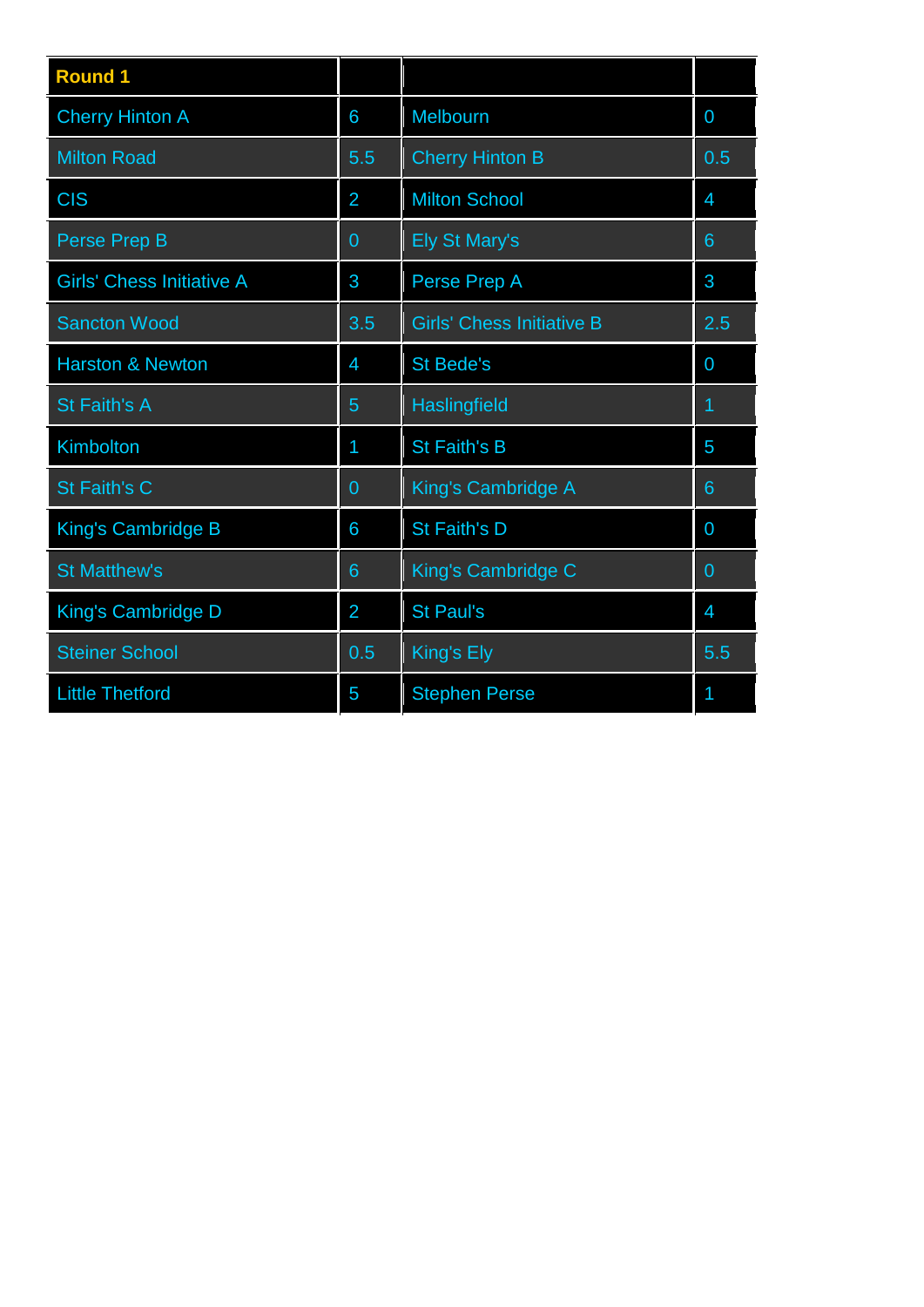| <b>Round 2</b>                   |                |                                  |                |
|----------------------------------|----------------|----------------------------------|----------------|
| King's Cambridge A               | 6              | <b>Cherry Hinton A</b>           | $\overline{0}$ |
| <b>Ely St Mary's</b>             | 1              | King's Cambridge B               | 5              |
| King's Ely                       | 3              | <b>St Matthew's</b>              | 3              |
| <b>Little Thetford</b>           | 1.5            | <b>Milton Road</b>               | 4.5            |
| <b>St Faith's B</b>              | 0              | St Faith's A                     | 6              |
| <b>Milton School</b>             | $\overline{2}$ | <b>Harston &amp; Newton</b>      | $\overline{4}$ |
| <b>St Paul's</b>                 | 3.5            | <b>Sancton Wood</b>              | 2.5            |
| <b>Girls' Chess Initiative B</b> | $\overline{0}$ | <b>Girls' Chess Initiative A</b> | $6\phantom{1}$ |
| Perse Prep A                     | 3              | <b>CIS</b>                       | $\overline{2}$ |
| Haslingfield                     | 1              | King's Cambridge D               | 5              |
| <b>Stephen Perse</b>             | 3              | Kimbolton                        | 3              |
| <b>Cherry Hinton B</b>           | $\overline{0}$ | <b>Steiner School</b>            | 6              |
| King's Cambridge C               | 6              | <b>St Bede's</b>                 | $\overline{0}$ |
| Melbourn                         | $\overline{0}$ | St Faith's C                     | $6\phantom{1}$ |
| St Faith's D                     | 4.5            | Perse Prep B                     | 1.5            |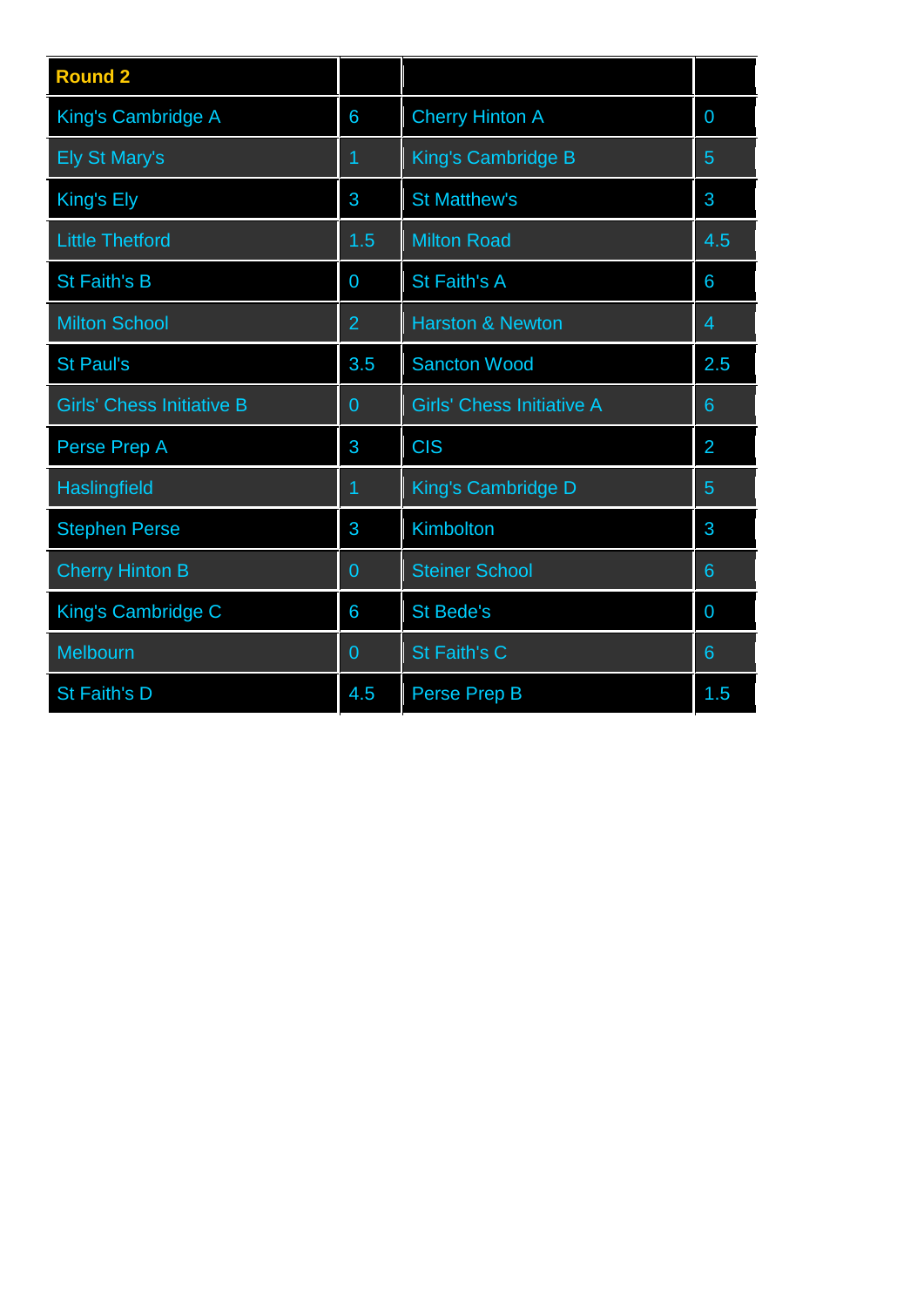| <b>Round 3</b>                   |                |                                  |                |  |
|----------------------------------|----------------|----------------------------------|----------------|--|
| King's Cambridge B               | 0              | King's Cambridge A               | 6              |  |
| St Faith's A                     | $\overline{5}$ | <b>Milton Road</b>               | 1              |  |
| <b>Girls' Chess Initiative A</b> | 1.5            | <b>St Matthew's</b>              | 4.5            |  |
| <b>Harston &amp; Newton</b>      | $\overline{0}$ | King's Ely                       | 6              |  |
| <b>Ely St Mary's</b>             | $\overline{2}$ | <b>St Paul's</b>                 | $\overline{4}$ |  |
| King's Cambridge D               | 3.5            | <b>Little Thetford</b>           | 2.5            |  |
| <b>Steiner School</b>            | 4.5            | King's Cambridge C               | 1.5            |  |
| <b>Cherry Hinton A</b>           | 1              | Perse Prep A                     | 5              |  |
| <b>Sancton Wood</b>              | $\overline{0}$ | <b>Milton School</b>             | 6              |  |
| <b>St Faith's C</b>              | 3              | <b>St Faith's B</b>              | 3              |  |
| Kimbolton                        | 3              | St Faith's D                     | 3              |  |
| <b>CIS</b>                       | 5              | <b>Stephen Perse</b>             | 1              |  |
| Haslingfield                     | 3              | <b>Girls' Chess Initiative B</b> | 3              |  |
| Perse Prep B                     | $\overline{2}$ | <b>Cherry Hinton B</b>           | 4              |  |
| <b>St Bede's</b>                 | 0              | Melbourn                         | $\overline{2}$ |  |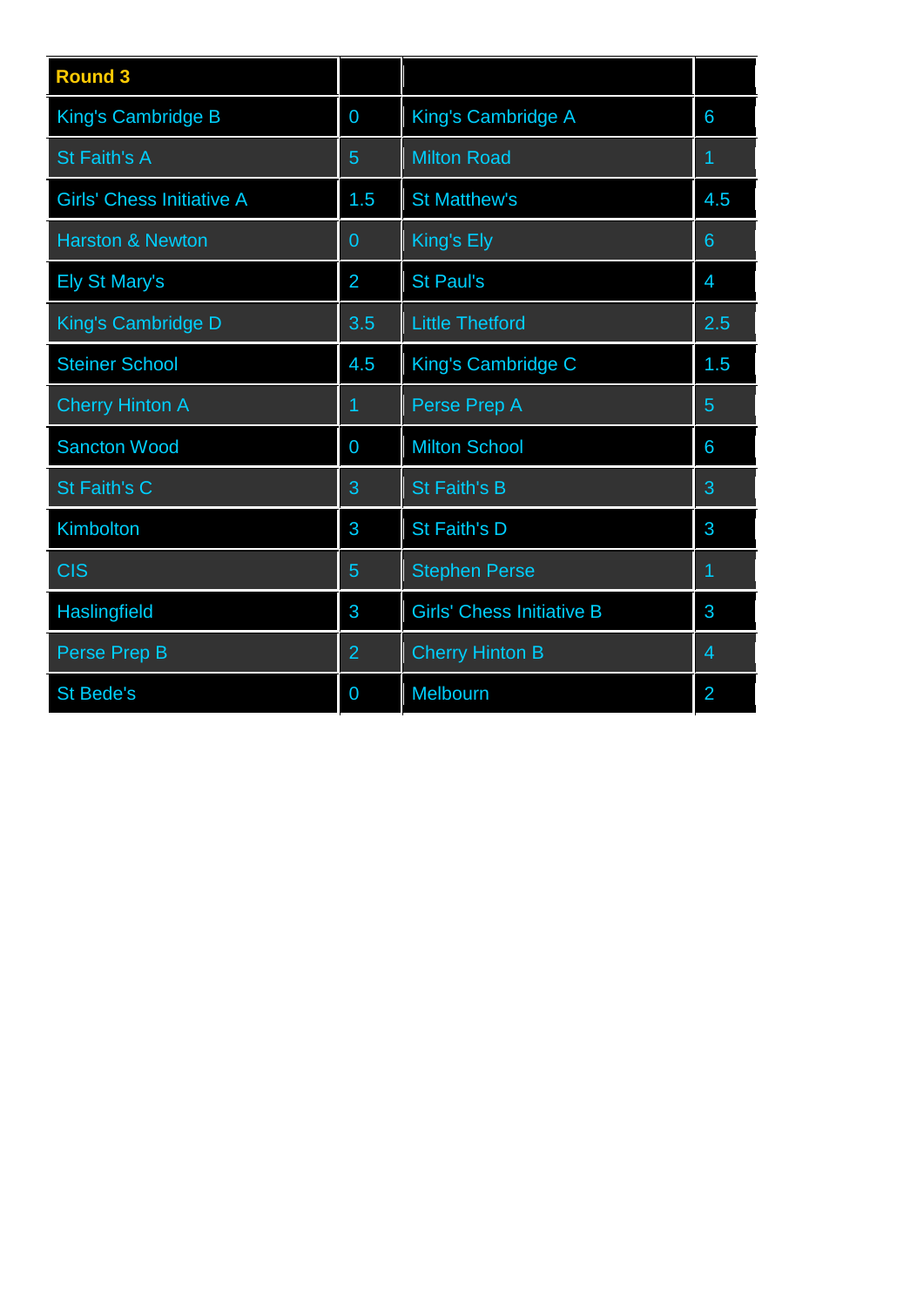| <b>Round 4</b>                   |                |                                  |                |  |
|----------------------------------|----------------|----------------------------------|----------------|--|
| <b>King's Cambridge A</b>        | $\overline{4}$ | St Faith's A                     | $\overline{2}$ |  |
| King's Ely                       | 6              | <b>Milton School</b>             | $\overline{0}$ |  |
| <b>St Matthew's</b>              | 5              | <b>St Paul's</b>                 | $\overline{0}$ |  |
| Perse Prep A                     | 3              | King's Cambridge B               | 3              |  |
| <b>Milton Road</b>               | 2.5            | <b>Steiner School</b>            | 3.5            |  |
| <b>King's Cambridge D</b>        | $\overline{2}$ | <b>Girls' Chess Initiative A</b> | $\overline{4}$ |  |
| <b>Little Thetford A</b>         | $\overline{2}$ | <b>CIS</b>                       | $\overline{4}$ |  |
| St Faith's C                     | 5.5            | <b>Ely St Mary's</b>             | 0.5            |  |
| <b>St Faith's B</b>              | $\overline{0}$ | <b>Harston &amp; Newton</b>      | 6              |  |
| King's Cambridge C               | 4              | St Faith's D                     |                |  |
| Kimbolton                        | 2.5            | <b>Cherry Hinton A</b>           | 3.5            |  |
| <b>Sancton Wood</b>              | $\overline{4}$ | Haslingfield                     | $\overline{2}$ |  |
| <b>Girls' Chess Initiative B</b> | 0.5            | <b>Stephen Perse</b>             | 5.5            |  |
| <b>Cherry Hinton B</b>           | 6              | Melbourn                         | $\overline{0}$ |  |
| <b>Little Thetford B</b>         | $\overline{4}$ | Perse Prep B                     | $\overline{2}$ |  |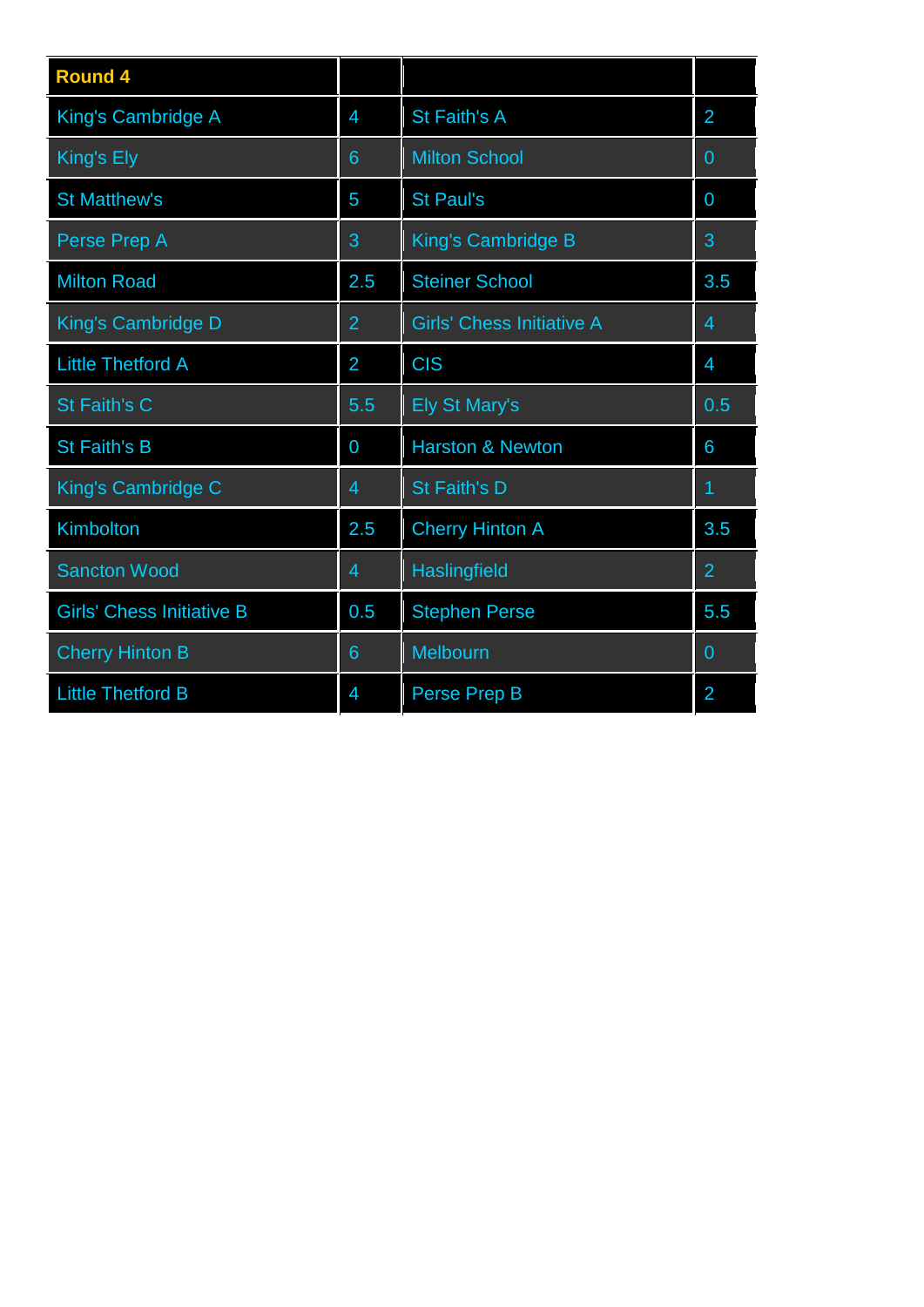| <b>Round 5</b>                   |                |                          |                |
|----------------------------------|----------------|--------------------------|----------------|
| King's Ely                       | 4              | King's Cambridge A       | $\overline{2}$ |
| <b>St Faith's A</b>              | $\overline{2}$ | <b>St Matthew's</b>      | 4              |
| <b>Steiner School</b>            | 5              | <b>St Faith's C</b>      | 1              |
| <b>Girls' Chess Initiative A</b> | $\overline{2}$ | King's Cambridge B       | 4              |
| <b>Harston &amp; Newton</b>      | 5              | Perse Prep A             | 1              |
| <b>CIS</b>                       | $\overline{2}$ | <b>Milton Road</b>       | 4              |
| <b>Milton School</b>             | 1              | King's Cambridge D       | 5              |
| <b>St Paul's</b>                 | 4              | King's Cambridge C       | $\overline{2}$ |
| <b>Cherry Hinton A</b>           | 1.5            | <b>Little Thetford A</b> | 4.5            |
| <b>Stephen Perse</b>             | 6              | <b>Cherry Hinton B</b>   | $\overline{0}$ |
| <b>Ely St Mary's</b>             | 3              | <b>Sancton Wood</b>      | 3              |
| <b>Haslingfield</b>              | 4              | Kimbolton                | $\overline{2}$ |
| <b>St Faith's D</b>              | 0              | <b>St Faith's B</b>      | 6              |
| <b>Girls' Chess Initiative B</b> | 0.5            | <b>Little Thetford B</b> | 5.5            |
| Melbourn                         | 0              | Perse Prep B             | 6              |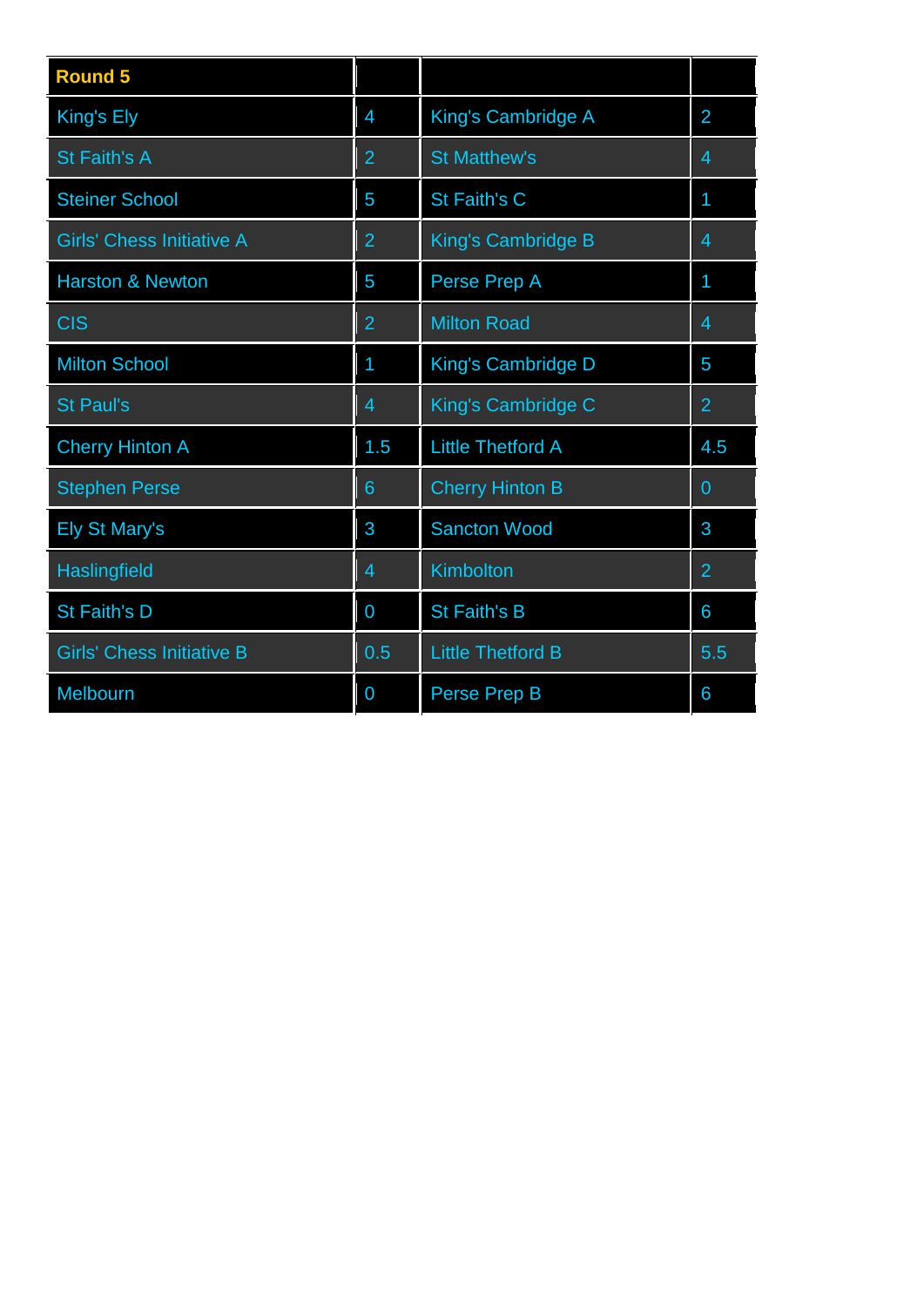| <b>Round 6</b>              |                |                                  |                |
|-----------------------------|----------------|----------------------------------|----------------|
| <b>St Faith's A</b>         | 3.5            | King's Ely                       | 2.5            |
| <b>St Matthew's</b>         | 3              | King's Cambridge A               | 3              |
| <b>Harston &amp; Newton</b> | 4.5            | <b>Steiner School</b>            | 1.5            |
| King's Cambridge B          | 3.5            | King's Cambridge D               | 2.5            |
| <b>Milton Road</b>          | 3              | <b>Girls' Chess Initiative A</b> | 3              |
| <b>Stephen Perse</b>        | $\overline{2}$ | <b>St Faith's C</b>              | $\overline{4}$ |
| <b>St Paul's</b>            | $\overline{2}$ | <b>Little Thetford A</b>         | $\overline{4}$ |
| <b>St Faith's B</b>         | 5              | <b>CIS</b>                       | 1              |
| Perse Prep A                | 5              | King's Cambridge C               | 1              |
| <b>Milton School</b>        | 1              | <b>Ely St Mary's</b>             | 5              |
| <b>Sancton Wood</b>         | 4.5            | <b>Cherry Hinton A</b>           | 1.5            |
| Perse Prep B                | $\overline{2}$ | Kimbolton                        | $\overline{4}$ |
| <b>Cherry Hinton B</b>      | 1.5            | Haslingfield                     | 4.5            |
| <b>Little Thetford B</b>    | 2.5            | <b>St Faith's D</b>              | 3.5            |
| Melbourn                    | 0              | <b>Girls' Chess Initiative B</b> | 6              |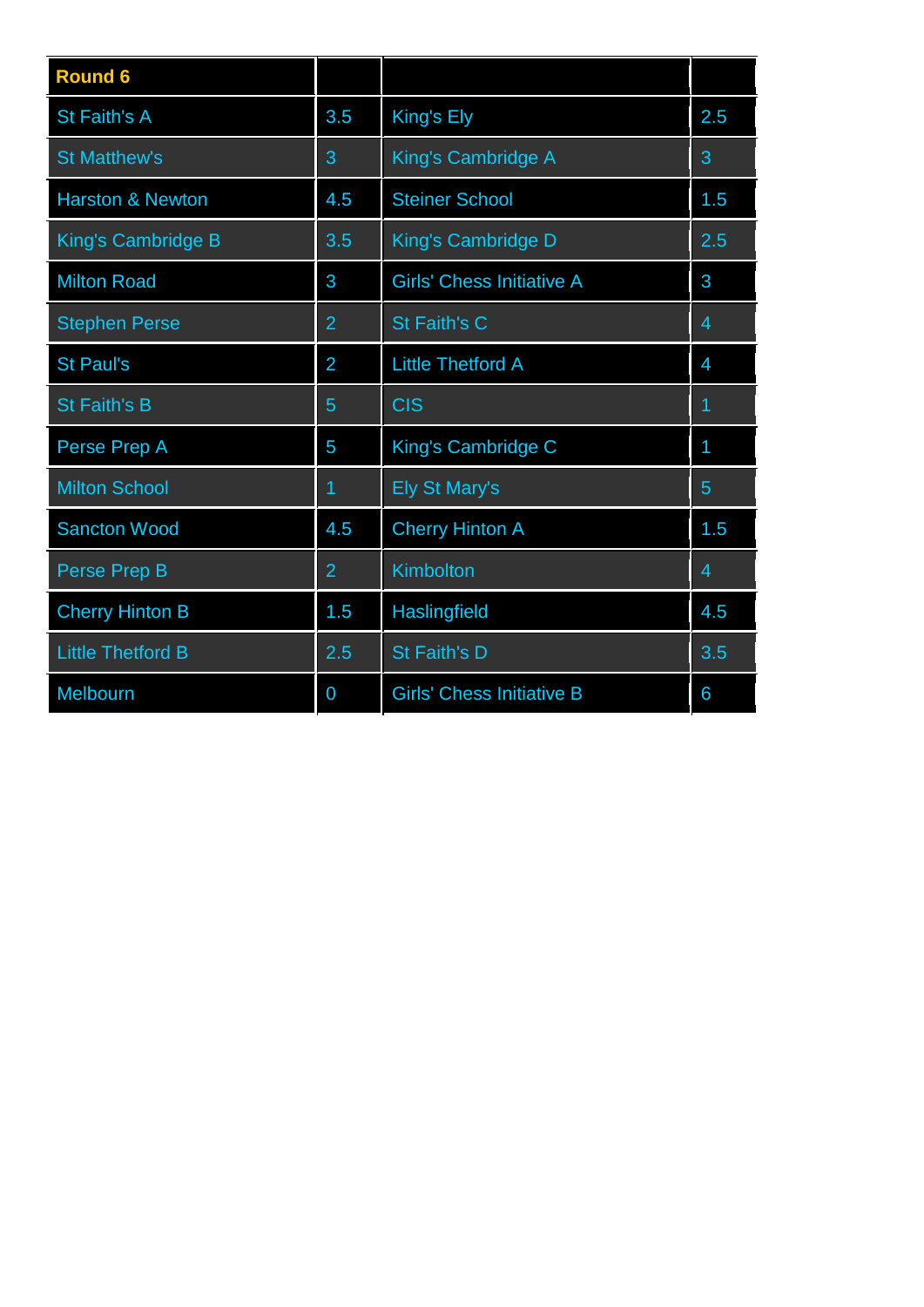| <b>Round 7</b>                   |                |                                  |                 |  |
|----------------------------------|----------------|----------------------------------|-----------------|--|
| King's Cambridge A               | 4.5            | <b>Harston &amp; Newton</b>      | 1.5             |  |
| King's Ely                       | 3              | King's Cambridge B               | 3               |  |
| <b>Steiner School</b>            | 0.5            | <b>St Matthew's</b>              | 5.5             |  |
| King's Cambridge D               | 1              | St Faith's A                     | 5               |  |
| <b>Milton Road</b>               | $\overline{2}$ | Perse Prep A                     | $\overline{4}$  |  |
| St Faith's C                     | 3              | <b>Girls' Chess Initiative A</b> | 3               |  |
| <b>Little Thetford A</b>         | $\overline{2}$ | <b>St Faith's B</b>              | $\overline{4}$  |  |
| <b>Ely St Mary's</b>             | 4.5            | <b>Stephen Perse</b>             | 1.5             |  |
| <b>CIS</b>                       | 3              | <b>Sancton Wood</b>              | 3               |  |
| Kimbolton                        | 0              | <b>St Paul's</b>                 | 6               |  |
| King's Cambridge C               | 5              | Haslingfield                     | 1               |  |
| <b>Cherry Hinton A</b>           | 1.5            | <b>Milton School</b>             | 4.5             |  |
| <b>Girls' Chess Initiative B</b> | $\overline{0}$ | Perse Prep B                     | 6               |  |
| <b>Cherry Hinton B</b>           | $\overline{0}$ | <b>Little Thetford B</b>         | $6\phantom{1}6$ |  |
| St Faith's D                     | 6              | Melbourn                         | $\overline{0}$  |  |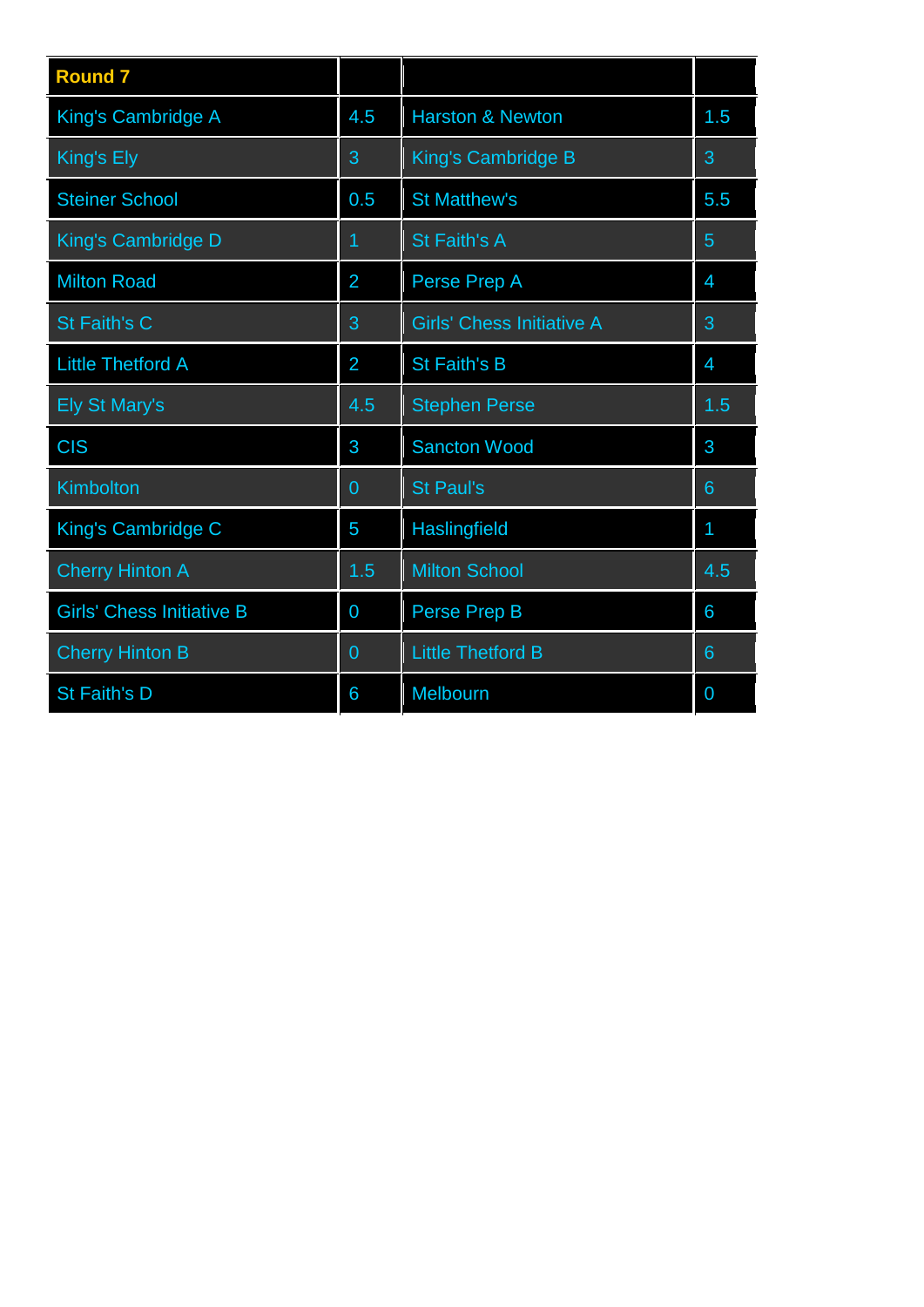| <b>Round 8</b>                   |                |                             |                |
|----------------------------------|----------------|-----------------------------|----------------|
| Perse Prep A                     | 0              | King's Cambridge A          | 6              |
| <b>St Matthew's</b>              | 4              | <b>Harston &amp; Newton</b> | $\overline{2}$ |
| <b>St Paul's</b>                 | $\overline{2}$ | King's Ely                  | 4              |
| <b>King's Cambridge B</b>        | 4              | St Faith's A                | $\overline{2}$ |
| <b>Girls' Chess Initiative A</b> | 3              | St Faith's B                | 3              |
| <b>St Faith's C</b>              | 4.5            | <b>Milton Road</b>          | 1.5            |
| <b>Little Thetford A</b>         | 3.5            | <b>Ely St Mary's</b>        | 2.5            |
| King's Cambridge D               | $\overline{2}$ | <b>Steiner School</b>       | 4              |
| <b>Stephen Perse</b>             | $\overline{2}$ | <b>Sancton Wood</b>         | 4              |
| Perse Prep B                     | $\overline{2}$ | King's Cambridge C          | 4              |
| <b>Little Thetford B</b>         | 3              | <b>CIS</b>                  | 3              |
| <b>Milton School</b>             | 4              | St Faith's D                | $\overline{2}$ |
| Haslingfield                     | 2.5            | <b>Cherry Hinton A</b>      | 3.5            |
| Melbourn                         | 0              | Kimbolton                   | 5              |
| <b>Girls' Chess Initiative B</b> | 3              | <b>Cherry Hinton B</b>      | 3              |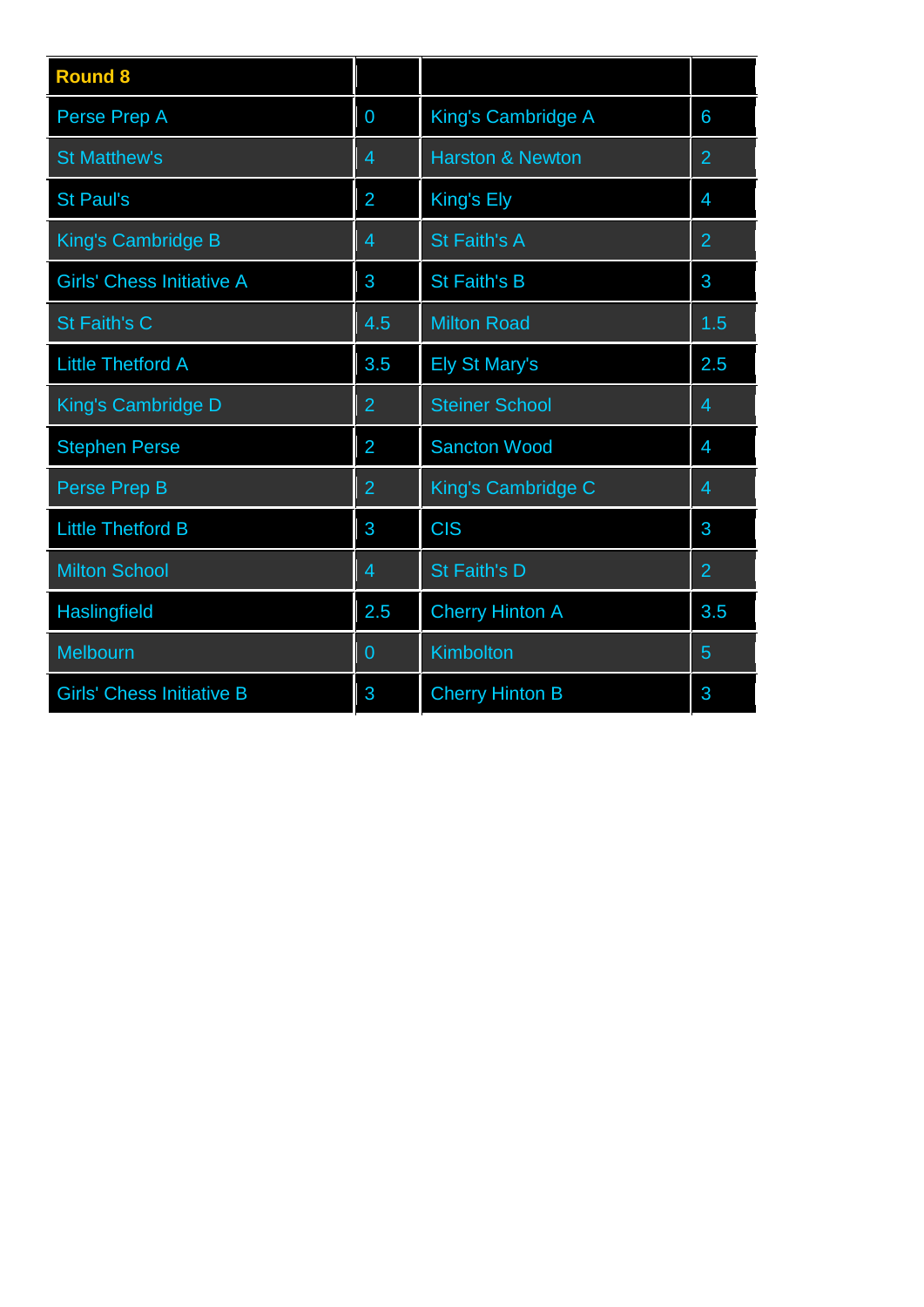| <b>Round 9</b>              |                |                                  |                |
|-----------------------------|----------------|----------------------------------|----------------|
| <b>King's Cambridge A</b>   | 6              | <b>Girls' Chess Initiative A</b> | $\overline{0}$ |
| <b>King's Cambridge B</b>   | 2.5            | <b>St Matthew's</b>              | 3.5            |
| King's Ely                  | 5              | <b>St Faith's C</b>              | 1              |
| <b>St Faith's A</b>         | 2.5            | <b>Steiner School</b>            | 3.5            |
| <b>Harston &amp; Newton</b> | 5              | <b>St Paul's</b>                 | 1              |
| <b>St Faith's B</b>         | 3              | <b>Ely St Mary's</b>             | 3              |
| <b>Sancton Wood</b>         | 1.5            | <b>Little Thetford A</b>         | 4.5            |
| King's Cambridge C          | 4              | <b>Milton Road</b>               | $\overline{2}$ |
| Perse Prep A                | 5              | <b>King's Cambridge D</b>        | 1              |
| <b>Stephen Perse</b>        | $\overline{2}$ | <b>Milton School</b>             | 4              |
| <b>CIS</b>                  | 3              | Perse Prep B                     | 3              |
| Kimbolton                   | 1.5            | <b>Little Thetford B</b>         | 4.5            |
| <b>St Faith's D</b>         | 6              | <b>Girls' Chess Initiative B</b> | $\overline{0}$ |
| Haslingfield                | 6              | Melbourn                         | 0              |
| <b>Cherry Hinton A</b>      | 6              | <b>Cherry Hinton B</b>           | $\overline{0}$ |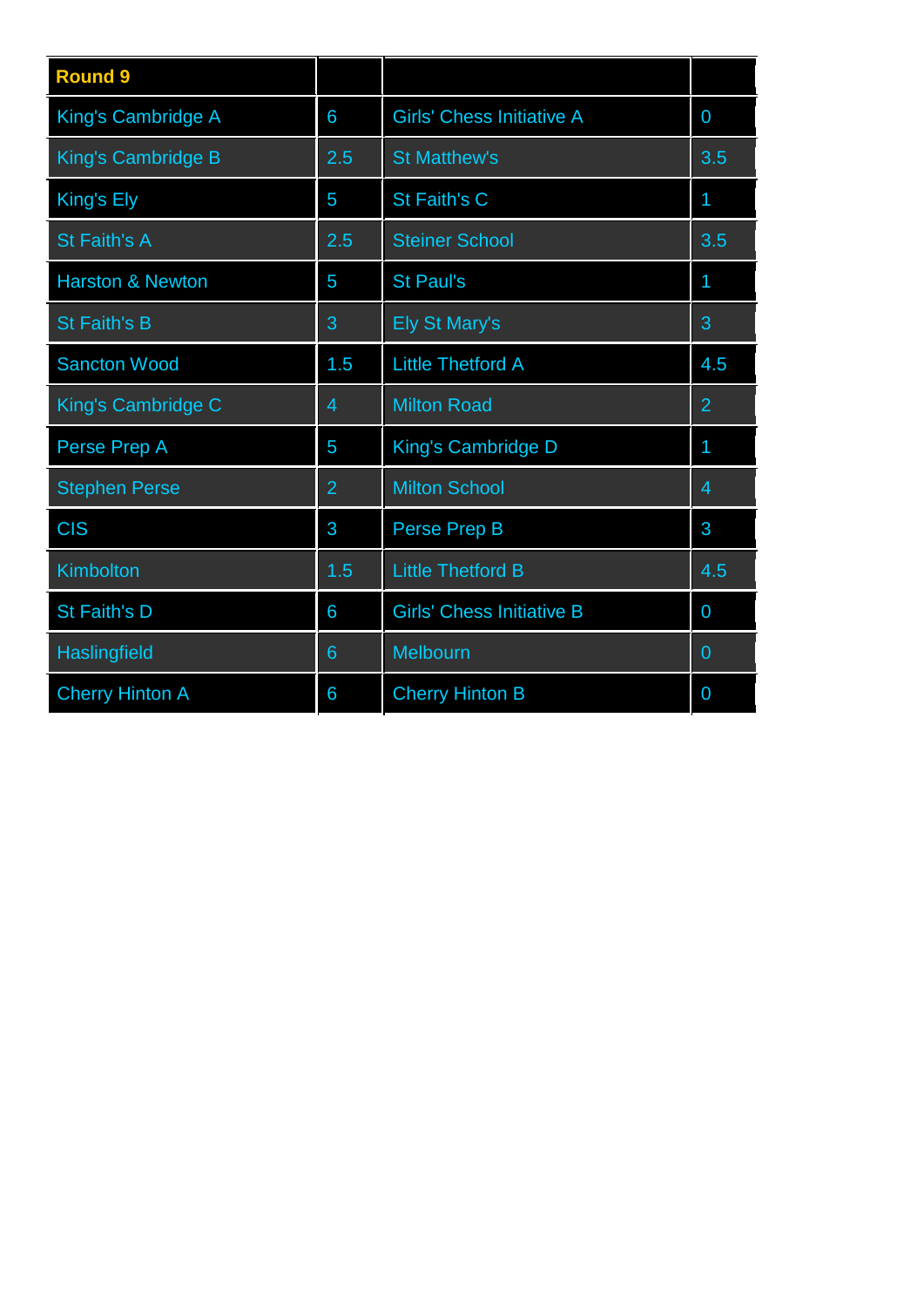| <b>Round 10</b>                  |                 |                                  |                |
|----------------------------------|-----------------|----------------------------------|----------------|
| King's Cambridge A               | 6               | <b>Little Thetford A</b>         | $\overline{0}$ |
| <b>St Faith's B</b>              | 2.5             | King's Ely                       | 3.5            |
| <b>St Matthew's</b>              | $\overline{4}$  | Perse Prep A                     | $\overline{2}$ |
| <b>Harston &amp; Newton</b>      | $\overline{2}$  | St Faith's A                     | $\overline{4}$ |
| <b>Steiner School</b>            | $\overline{2}$  | King's Cambridge B               | $\overline{4}$ |
| King's Cambridge C               | 5               | St Faith's C                     | 1              |
| <b>Ely St Mary's</b>             | $\overline{4}$  | St Faith's D                     | $\overline{2}$ |
| <b>Milton School</b>             | $6\overline{6}$ | <b>St Paul's</b>                 | $\overline{0}$ |
| <b>Milton Road</b>               | 4.5             | <b>Sancton Wood</b>              | 1.5            |
| <b>Girls' Chess Initiative A</b> | 3               | <b>Little Thetford B</b>         | 3              |
| <b>CIS</b>                       | 1.5             | <b>Haslingfield</b>              | 4.5            |
| <b>Perse Prep B</b>              | 5               | <b>Cherry Hinton A</b>           | 1              |
| <b>King's Cambridge D</b>        | 5               | <b>Girls' Chess Initiative B</b> | $\overline{0}$ |
| Melbourn                         | $\overline{0}$  | <b>Stephen Perse</b>             | 4              |
| <b>Cherry Hinton B</b>           | $\overline{4}$  | Kimbolton                        | $\overline{0}$ |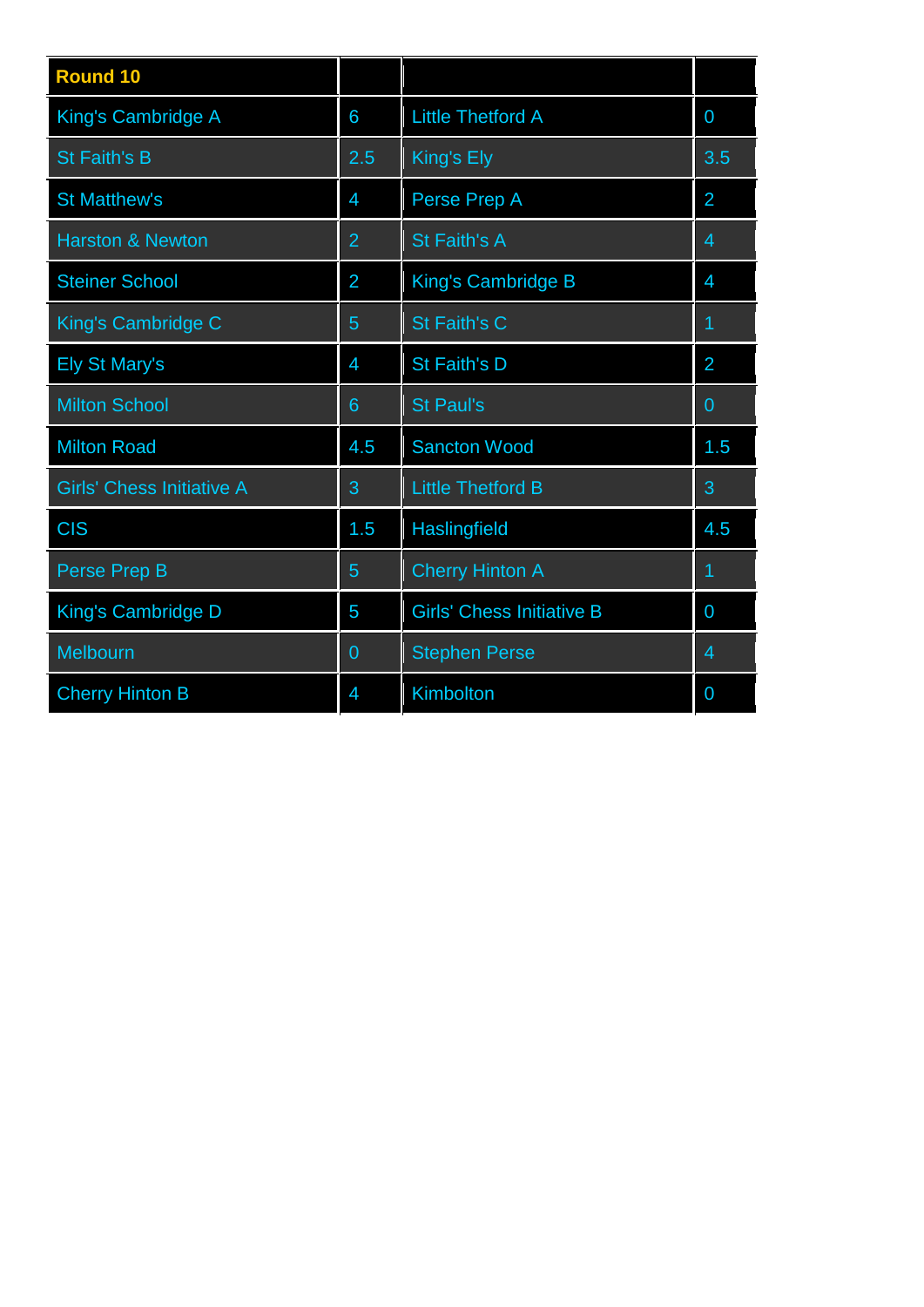| <b>Round 11</b>                  |                 |                                  |                |
|----------------------------------|-----------------|----------------------------------|----------------|
| <b>Milton School</b>             | 0               | King's Cambridge A               | 6              |
| King's Ely                       | 5.5             | King's Cambridge C               | 0.5            |
| <b>St Matthew's</b>              | $\overline{4}$  | <b>St Faith's B</b>              | $\overline{2}$ |
| <b>St Faith's A</b>              | $6\overline{6}$ | <b>Ely St Mary's</b>             | $\overline{0}$ |
| <b>King's Cambridge B</b>        | 3               | <b>Harston &amp; Newton</b>      | 3              |
| Perse Prep A                     | 4               | <b>Steiner School</b>            | $\overline{2}$ |
| Haslingfield                     | 3               | <b>Milton Road</b>               | 3              |
| <b>Little Thetford A</b>         | 4.5             | Perse Prep B                     | 1.5            |
| St Faith's C                     | 3               | King's Cambridge D               | 3              |
| St Faith's D                     | 3.5             | <b>Girls' Chess Initiative A</b> | 2.5            |
| <b>Little Thetford B</b>         | 5               | <b>Stephen Perse</b>             | 1              |
| <b>Sancton Wood</b>              | 5.5             | <b>Cherry Hinton B</b>           | 0.5            |
| <b>Cherry Hinton A</b>           | $\overline{2}$  | <b>CIS</b>                       | $\overline{4}$ |
| <b>St Paul's</b>                 | 5               | Melbourn                         | $\mathbf{0}$   |
| <b>Girls' Chess Initiative B</b> | 5               | Kimbolton                        | $\overline{0}$ |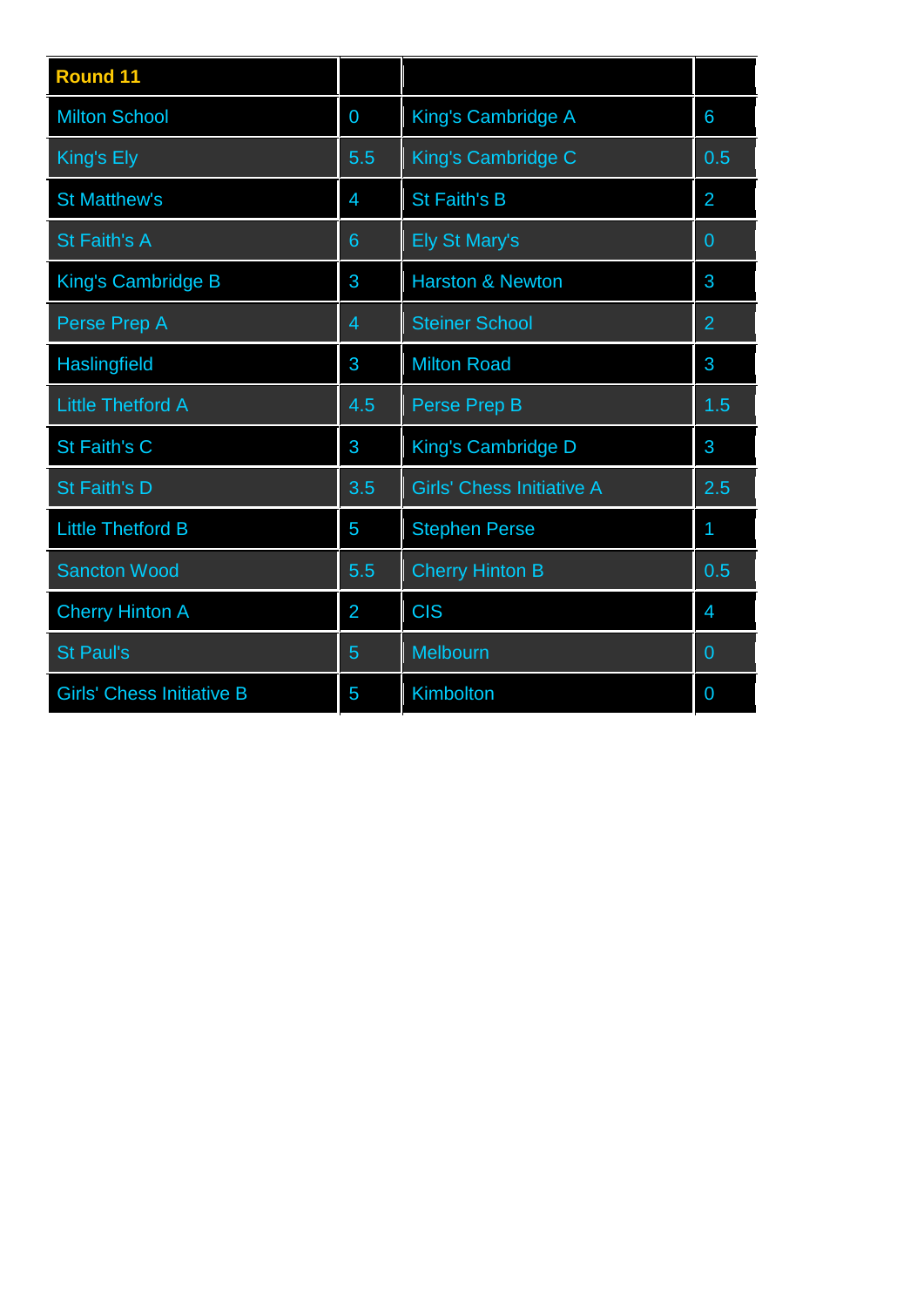| <b>Round 12</b>                  |                |                                  |                |
|----------------------------------|----------------|----------------------------------|----------------|
| <b>Milton Road</b>               | 1              | King's Cambridge A               | 5              |
| King's Ely                       | 3              | Perse Prep A                     | 3              |
| <b>Little Thetford A</b>         | $\overline{0}$ | <b>St Matthew's</b>              | 6              |
| <b>Little Thetford B</b>         | $\overline{1}$ | <b>St Faith's A</b>              | 5              |
| <b>St Faith's B</b>              | 1              | King's Cambridge B               | 5              |
| King's Cambridge C               | $\overline{2}$ | <b>Harston &amp; Newton</b>      | $\overline{4}$ |
| <b>Steiner School</b>            | 4.5            | <b>Sancton Wood</b>              | 1.5            |
| <b>Haslingfield</b>              | 3              | <b>Milton School</b>             | 3              |
| <b>Ely St Mary's</b>             | 3              | King's Cambridge D               | 3              |
| St Faith's D                     | $\overline{2}$ | St Faith's C                     | $\overline{4}$ |
| <b>Cherry Hinton B</b>           | 0              | <b>St Paul's</b>                 | 5              |
| <b>Stephen Perse</b>             | 3              | Perse Prep B                     | 3              |
| Kimbolton                        | 0              | <b>Girls' Chess Initiative A</b> | 5              |
| Melbourn                         | $\overline{0}$ | <b>CIS</b>                       | 6              |
| <b>Girls' Chess Initiative B</b> | $\overline{2}$ | <b>Cherry Hinton A</b>           | 4              |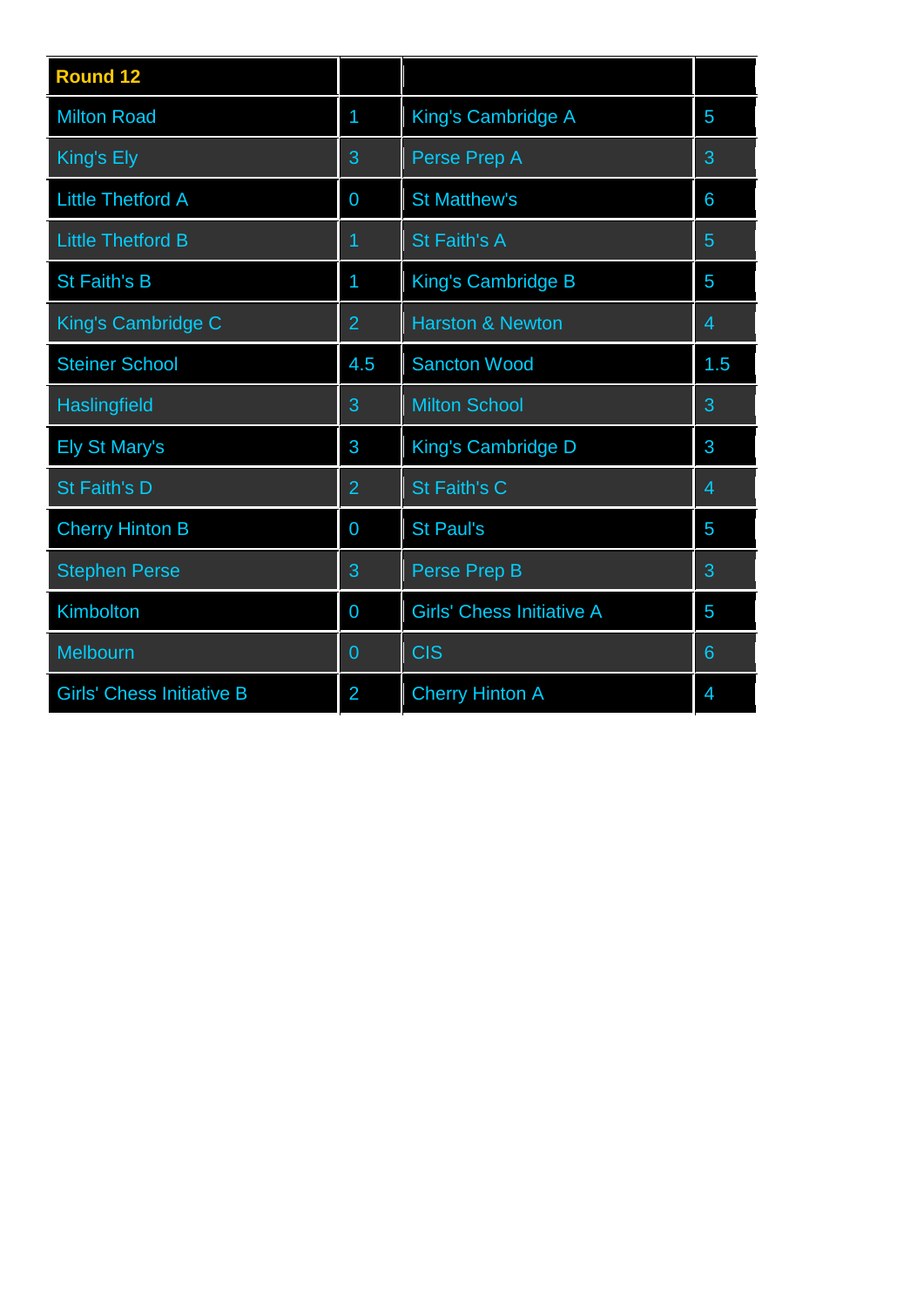| <b>Round 13</b>                  |                 |                                  |                 |  |
|----------------------------------|-----------------|----------------------------------|-----------------|--|
| King's Cambridge A               | 4               | <b>Steiner School</b>            | 2               |  |
| <b>CIS</b>                       | 1               | <b>St Matthew's</b>              | 5               |  |
| <b>Girls' Chess Initiative A</b> | 0.5             | King's Ely                       | 5.5             |  |
| St Faith's A                     | 4               | Perse Prep A                     | $\overline{2}$  |  |
| <b>St Paul's</b>                 | 0               | <b>King's Cambridge B</b>        | 6               |  |
| <b>Harston &amp; Newton</b>      | $6\overline{6}$ | St Faith's C                     | $\overline{0}$  |  |
| <b>Milton School</b>             | $\overline{4}$  | King's Cambridge C               | $\overline{2}$  |  |
| <b>Ely St Mary's</b>             | 1               | Haslingfield                     | 5               |  |
| King's Cambridge D               | 5               | <b>Little Thetford B</b>         | 1               |  |
| Perse Prep B                     | 1               | <b>Milton Road</b>               | $\overline{4}$  |  |
| <b>St Faith's B</b>              | 5               | <b>Girls' Chess Initiative B</b> | 1               |  |
| <b>Sancton Wood</b>              | 5               | <b>Kimbolton</b>                 | 1               |  |
| Malbourn                         | $\overline{0}$  | <b>Little Thetford A</b>         | 6               |  |
| <b>Cherry Hinton B</b>           | $\mathbf 0$     | St Faith's D                     | $6\phantom{1}6$ |  |
| <b>Cherry Hinton A</b>           | $\overline{2}$  | <b>Stephen Perse</b>             | $\overline{4}$  |  |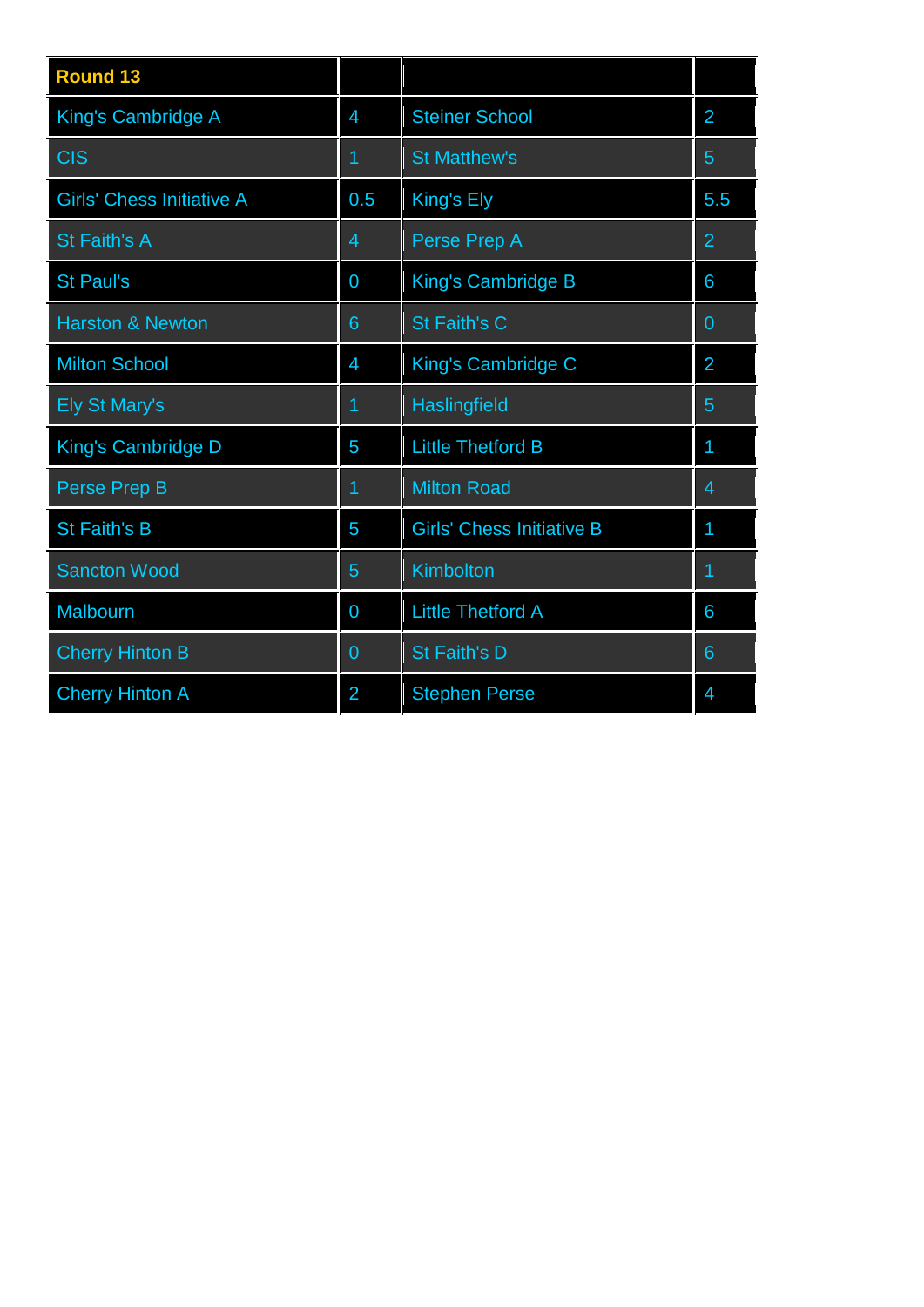| <b>Round 14</b>                  |                |                                  |                |
|----------------------------------|----------------|----------------------------------|----------------|
| <b>King's Cambridge A</b>        | 5.5            | Haslingfield                     | 0.5            |
| <b>St Matthew's</b>              | 6              | King's Cambridge D               | $\overline{0}$ |
| <b>Little Thetford A</b>         | 0              | King's Ely                       | 6              |
| St Faith's A                     | 6              | <b>Milton School</b>             | $\overline{0}$ |
| <b>King's Cambridge B</b>        | 6              | <b>Sancton Wood</b>              | $\overline{0}$ |
| St Faith's D                     | 1              | <b>Harston &amp; Newton</b>      | $\overline{5}$ |
| Perse Prep A                     | $\overline{4}$ | <b>St Faith's B</b>              | $\overline{2}$ |
| <b>Steiner School</b>            | 5              | <b>CIS</b>                       | 1              |
| <b>Stephen Perse</b>             | $\overline{0}$ | <b>Milton Road</b>               | 5              |
| King's Cambridge C               | 6              | Melbourn                         | $\Omega$       |
| <b>Girls' Chess Initiative A</b> | 5              | Perse Prep B                     | 1              |
| <b>St Paul's</b>                 | 5.5            | <b>Girls' Chess Initiative B</b> | 0.5            |
| St Faith's C                     | 6              | <b>Cherry Hinton B</b>           | $\overline{0}$ |
| <b>Little Thetford B</b>         | 3.5            | <b>Cherry Hinton A</b>           | 2.5            |
| Kimbolton                        | $\overline{2}$ | <b>Ely St Mary's</b>             | $\overline{4}$ |